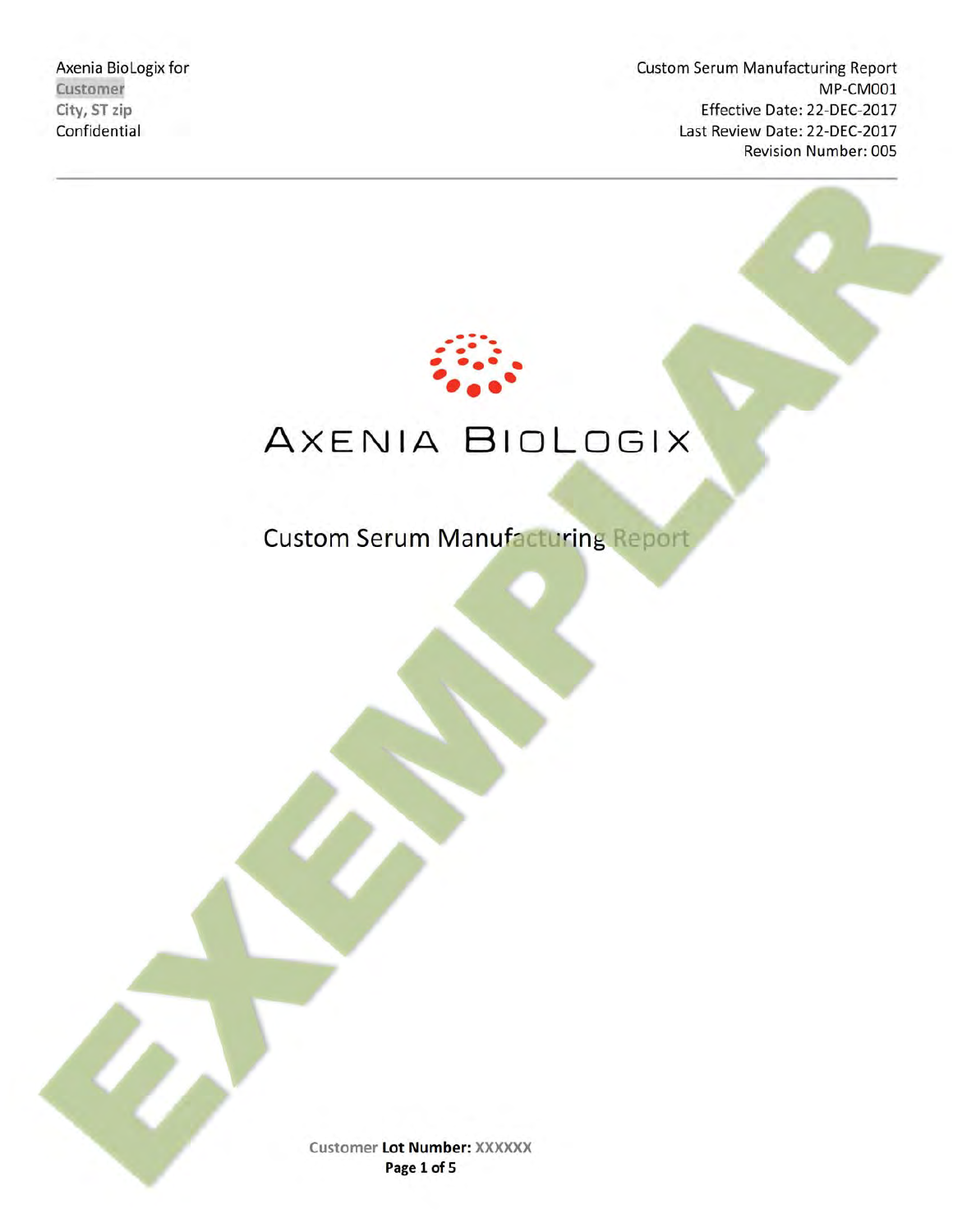Axenia BioLogix for Custom Serum Manufacturing Report **Customer** MP‐CM001 City, ST zip **City, ST zip Effective Date: 22-DEC-2017** Confidential Last Review Date: 22‐DEC‐2017 Revision Number: 005

## **Axenia BioLogix Custom Serum Manufacturing Report**

The Axenia BioLogix custom manufacturing report provides a comprehensive summary of our customer‐directed manufacturing process, from raw materials receipt to finished product delivery. This report provides our customers with complete documentation to ensure traceability and conformance of their finished product.

**Customer: Manufacturing Date:** 

**Finished Product Name: Finished Product Number(s): Finished Product Lot Number: Finished Product Country of Origin: Finished Product Expiration Date:** 

#### **Axenia Process Guide SOP:**

#### **Axenia Process Overview:**

- Receive, traceably document and store at below 20°C all raw serum to be used.
- **.** Obtain lot identification and labelling requirements from Customer.
- Thaw all raw serum to be used to between 0 and 5°C. Document thaw conditions and profile. Transfer thawed serum to coldroom. Verify coldroom temperature is between 0 and 5˚C.
- Perform environmental monitoring for Class 100 (ISO 5) cleanroom.
- Verify sterility of all filtration train components (disposable liners, cartridge filters, bladders, etc.) and PPE.
- Assemble filtration line(s).
- **.** Transfer raw serum to cleanroom. Verify cleanroom temperature is between 0 and 5°C.
- Aseptically pool all raw serum and filter to specification.
- Monitor filtration to ensure proper line pressure throughout process.
- Collect filtrate in sterile, disposable manufacturing bladder.
- Purge all material into bladder to minimize hold-up volumes/maximize product yield.
- **•** Perform line clearance.
- Recirculate filtrate in bladder to achieve and maintain product homogeneity throughout dispense process.
- Verify coldroom temperature is between 0 and 5˚C.
- Perform environmental monitoring for Class 100 (ISO 5) cleanroom.
- Verify sterility of all dispense train components (disposable tubing, fittings, etc.) and PPE.
- Assemble dispense line(s).
- Prepare and stage sterile PETG bottles.
- Perform calibration checks on balances to be used for fill-volume assurance.
- Program and calibrate dispensing pump(s).
- Aseptically dispense finished serum into sterile, capped PETG bottles.
- Collect QC samples for in‐house and third‐party analyses.
- Label and heat shrink all finished product. Box and store at or below -20°C.
- Tabulate and record process yields.
- Perform environmental monitoring for Class 100 (ISO 5) cleanroom.
- Perform line clearance and sanitize Class 100 (ISO5) cleanroom.
- Perform or cause to be performed all quality analyses required for finished product. Collect results and prepare Certificate of Analysis.
- **Perform QA review of Batch Record, assemble Workpapers and prepare Manufacturing Report.**

**Customer Lot Number: XXXXXX Page 2 of 5**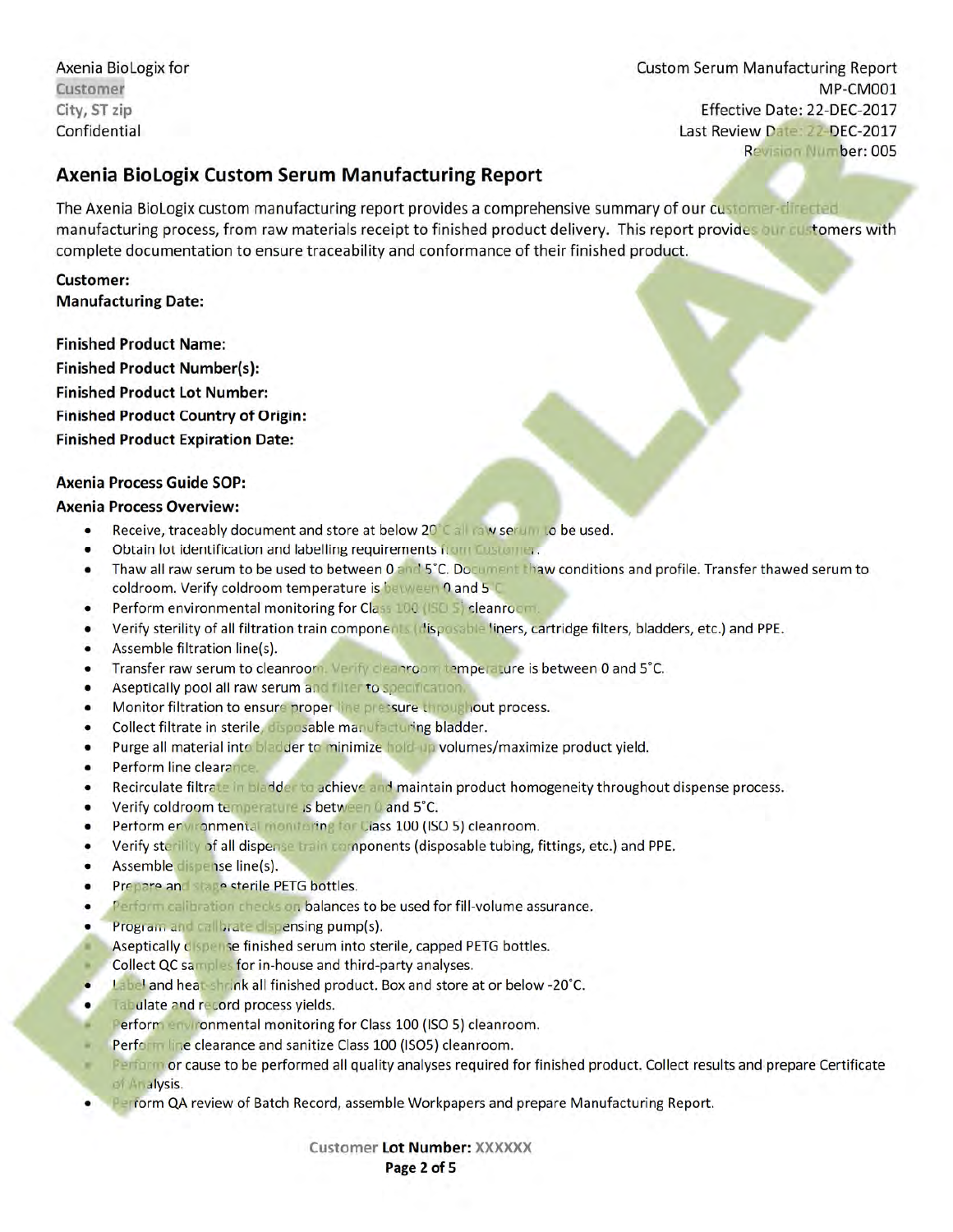Axenia BioLogix for Custom Serum Manufacturing Report **Customer** MP-CM001 City, ST zip **Effective Date: 22-DEC-2017** Confidential Last Review Date: 22‐DEC‐2017 Revision Number: 005

#### **Manufacturing Report Workpaper File Contents:**

PM‐CF004 *Label Request Form*(s) PM‐CF001 *Raw Serum Receiving Form* Raw Material Receiving Documents from Carrier Raw Material Certificate(s) of Origin Affidavits for USDA (from raw material supplier) QC‐CF002 *Thaw List Form* QC‐CF003 *Thaw Record* QC‐CF001 *Environmental Monitoring Form*(s) QC‐CF008 *Bottle Closure Torque Monitoring Form* QA‐AF005 *QA/QC Sample Collection Form* PM‐CF007 *Yield Record* QA‐AF004 *Observation Report*(s), if any Sample Submission Forms for Outsourced Analyses & Shipping Receipts QA‐AF002 *Sterility Testing Results Form*  QA‐AF003 *Osmolality & pH Test Results Form*

QA‐AF001 *Serum Hemoglobin Test Results Form*

EM‐UL007 *Yamato SM510 Autoclave Usage Log* and/or EM‐UL012 *Yamato SM830 Autoclave Usage Log* 

Endotoxin results

Blood chemistry panel results

Protein electrophoretic panel results

9CFR viral panel results

Mycoplasma results

NVSL testing results, if applicable

IgG results

Hormone panel results

Specialized test results, if any

Material Safety Data Sheet for FBS

QA‐RF002 *Fetal Bovine Serum Release Form*

Certificate of Analysis

**Customer Lot Number: XXXXXX Page 3 of 5**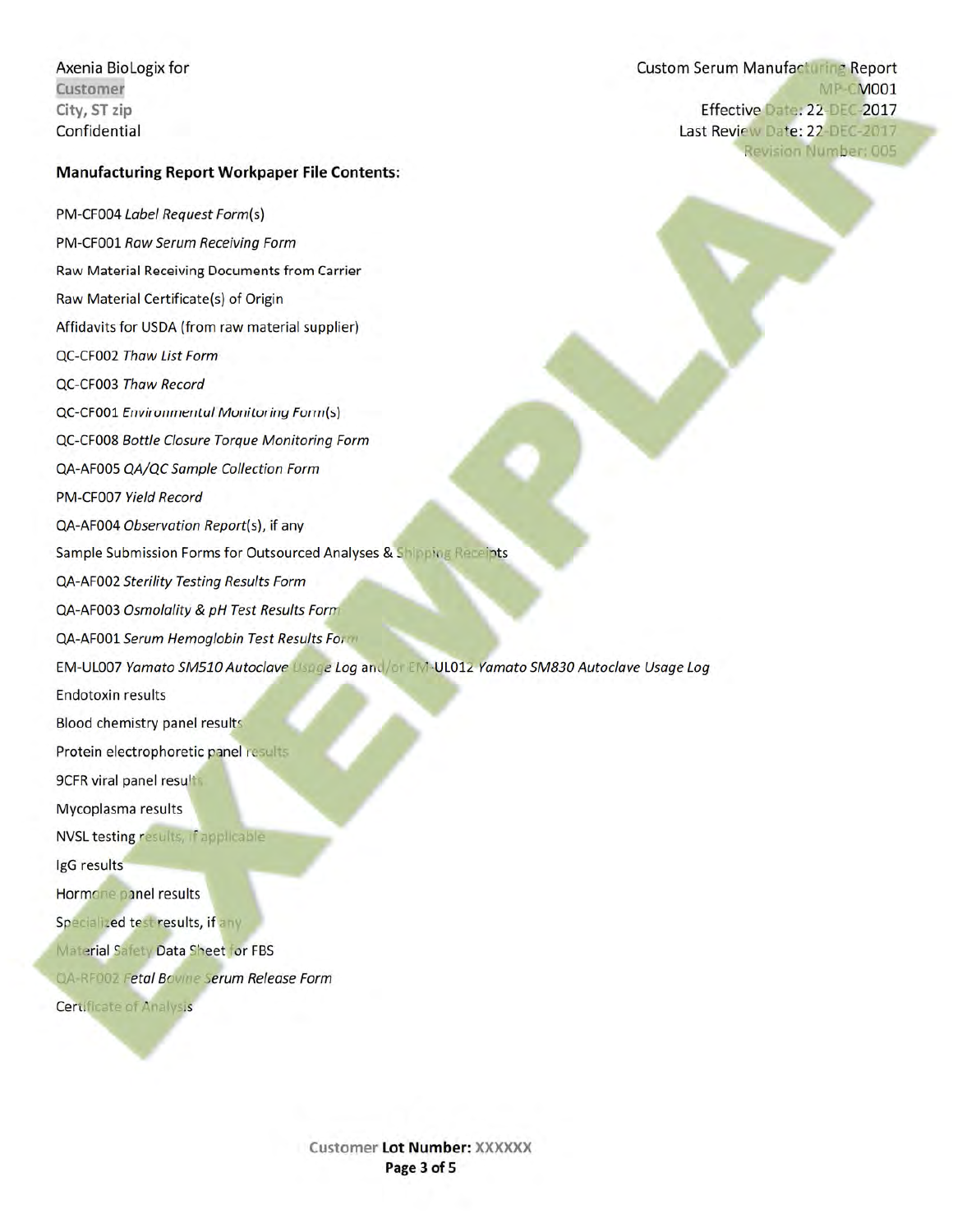# **Bottles/Containers**

Manufacturer Size Type # of Cases Used Mfr Lot Number(s) Vendor 60mL PETG x (200/cs) xxxxxxx Vendor 500mL PETG x (40/cs)

# **Finished Product Volumes**

| <b>Fill Size</b> | Quantity | <b>Total Volume</b> |
|------------------|----------|---------------------|
| 51ml             | x        | xL                  |
| 502mL            | x        | xL                  |

# **QA/QC Samples**

| Assay             | Sample Volume | Approved Lab                   |
|-------------------|---------------|--------------------------------|
| pH                | xL            | Axenia BioLogix                |
| Osmo              | xL            | Axenia BioLogix                |
| Hb                | xL            | Axenia BioLogix                |
| Mycoplasma        | xL            | Qualified 3rd Party Lab        |
| <b>9CFR Viral</b> | xL            | Qualified 3rd Party Lab        |
| Biochem/PEPS      | xL            | Qualified 3rd Party Lab        |
| Endotoxin         | xL            | Qualified 3rd Party Lab        |
| Hormone Panel     | xL            | Qualified 3rd Party Lab        |
| <b>IgG</b>        | xL            | <b>Qualified 3rd Party Lab</b> |
| <b>Iron Panel</b> | xL            | <b>Qualified 3rd Party Lab</b> |
| Tetracyclines     | xL            | <b>Qualified 3rd Party Lab</b> |
| <b>MTT Assay</b>  | xL            | Qualified 3rd Party Lab        |
| Origin Verif.     | xL            | <b>Oritain Pty Ltd</b>         |
|                   |               |                                |

#### **Yield Calculation**

| Declared raw volume (estimated)    | <b>XXXXL</b> |
|------------------------------------|--------------|
| <b>Finished Volume Dispensed</b>   | X.XXXL       |
| QA/QC Volume Dispensed             | xxxL         |
| <b>Volume Recovered in Process</b> | x.xxxL       |
| <b>Volume Retained in Process</b>  | $X.X\%$      |
| <b>Finished Product Yield</b>      | $XX.X\%$     |

Axenia BioLogix for **Axenia BioLogix** for **Custom Serum Manufacturing Report Customer** MP‐CM001 City, ST zip **Effective Date: 22-DEC-2017** Confidential Last Review Date: 22‐DEC‐2017 Revision Number: 005